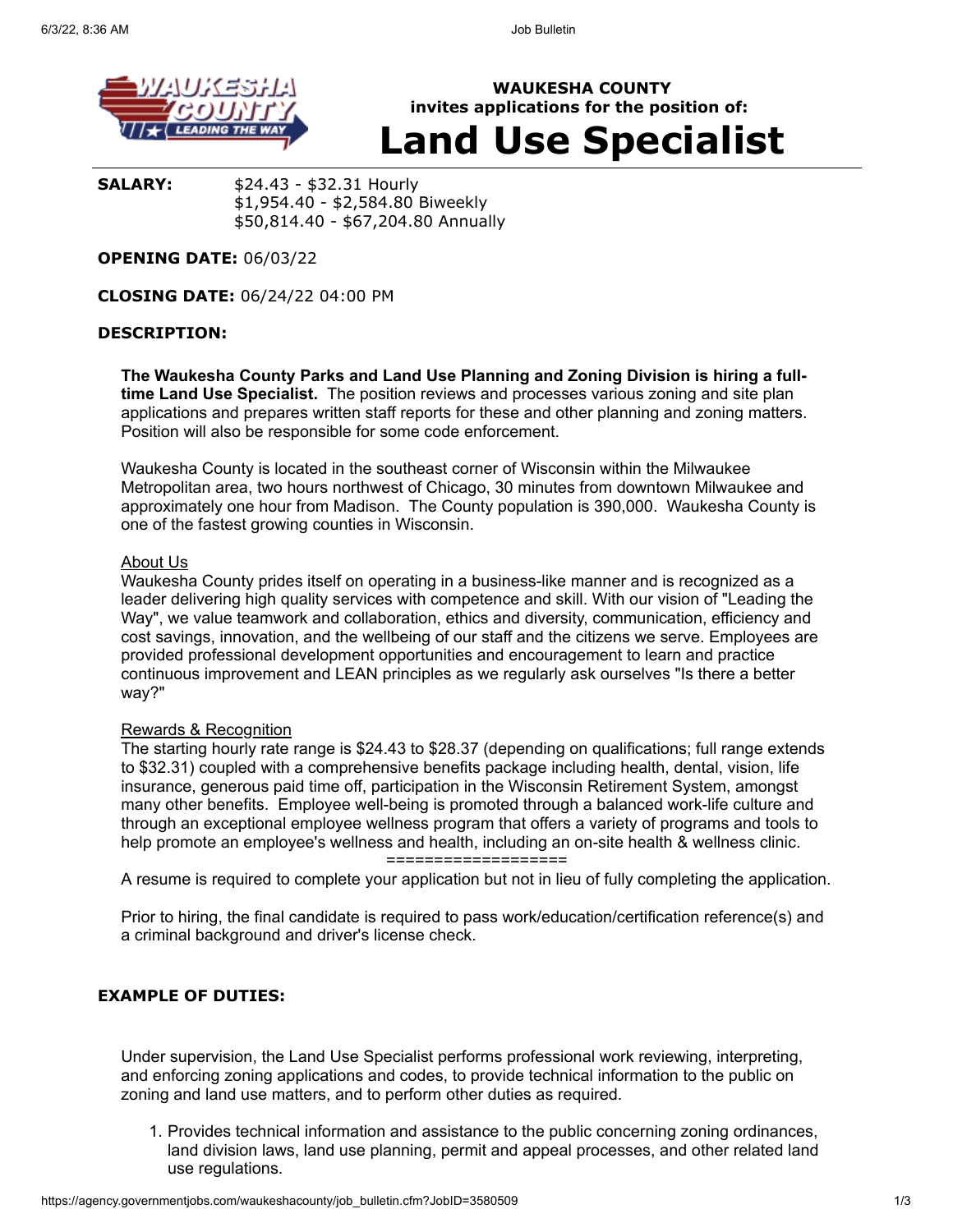- 2. Investigates possible violations of zoning codes; determines compliance, notifies owner and, where necessary, recommends corrective action and sets deadlines.
- 3. May conduct and attend public hearings; and research and prepare written findings of fact and recommendations on zoning ordinance amendments, conditional uses, and board of adjustment cases.
- 4. Prepares and presents reports and recommendations to the management staff.
- 5. Issues reports and corresponds with parties to comply with zoning ordinances and/or to alter the structure or site to comply with the ordinance; and may issue citations for noncompliance.
- 6. Reviews, researches, and approves zoning and business plans of operation permits which are in conformance with zoning codes and approved conditions.
- 7. Performs field inspections as part of the zoning and business plan of operation permit processes, and to investigate zoning and land use violations.
- 8. May appear as a witness in an appeal hearing or court in regard to violations of zoning codes and regulations.
- 9. May maintain GIS data files for zoning and land use information; maintain zoning and land use maps; process standard and custom map requests; and perform various other technical mapping duties.
- 10. May perform wetland delineations and determinations, and provide technical assistance on the application of shore land and wetland regulations.
- 11. Establishes and maintains effective working relationships with state and local agencies, officials, and the public.
- 12. Performs other duties as required.

# **MINIMUM QUALIFICATIONS:**

Essential Knowledge and Abilities

- 1. Considerable knowledge of applicable laws, codes, and ordinances governing land use planning and zoning.
- 2. Working knowledge of modern principles and practices of land use planning, zoning, and other related land use issues.
- 3. Working knowledge of zoning and planning research and investigative techniques.
- 4. Working knowledge of the principles and practices of cartographic drafting.
- 5. Working knowledge of the use and application of GIS technology in land use planning.
- 6. Working knowledge of the principles and practices of cartographic drafting.
- 7. Ability to analyze and interpret construction plans, maps, and zoning laws, ordinances, and regulations.
- 8. Ability to secure facts through investigations and inspections and to effectively analyze and interpret them.
- 9. Ability to maintain accurate and complete records and to prepare clear and detailed oral and written reports.
- 10. Ability to establish and maintain effective working relationships with state and local agencies and officials, and the public.
- 11. Ability to effectively interact with sensitivity with persons from diverse cultural, socioeconomic, educational, racial, ethnic, and professional backgrounds, and persons of all ages and lifestyles.
- 12. Ability to communicate effectively, both verbally and in writing.

# **You must meet these minimum Training and Experience requirements:**

Graduation from a recognized college or university with a bachelor's degree in planning, architecture, engineering, landscape architecture, geography, or closely related field.

# **SUPPLEMENTAL INFORMATION:**

Waukesha County is committed to equal opportunity and nondiscrimination in employment and